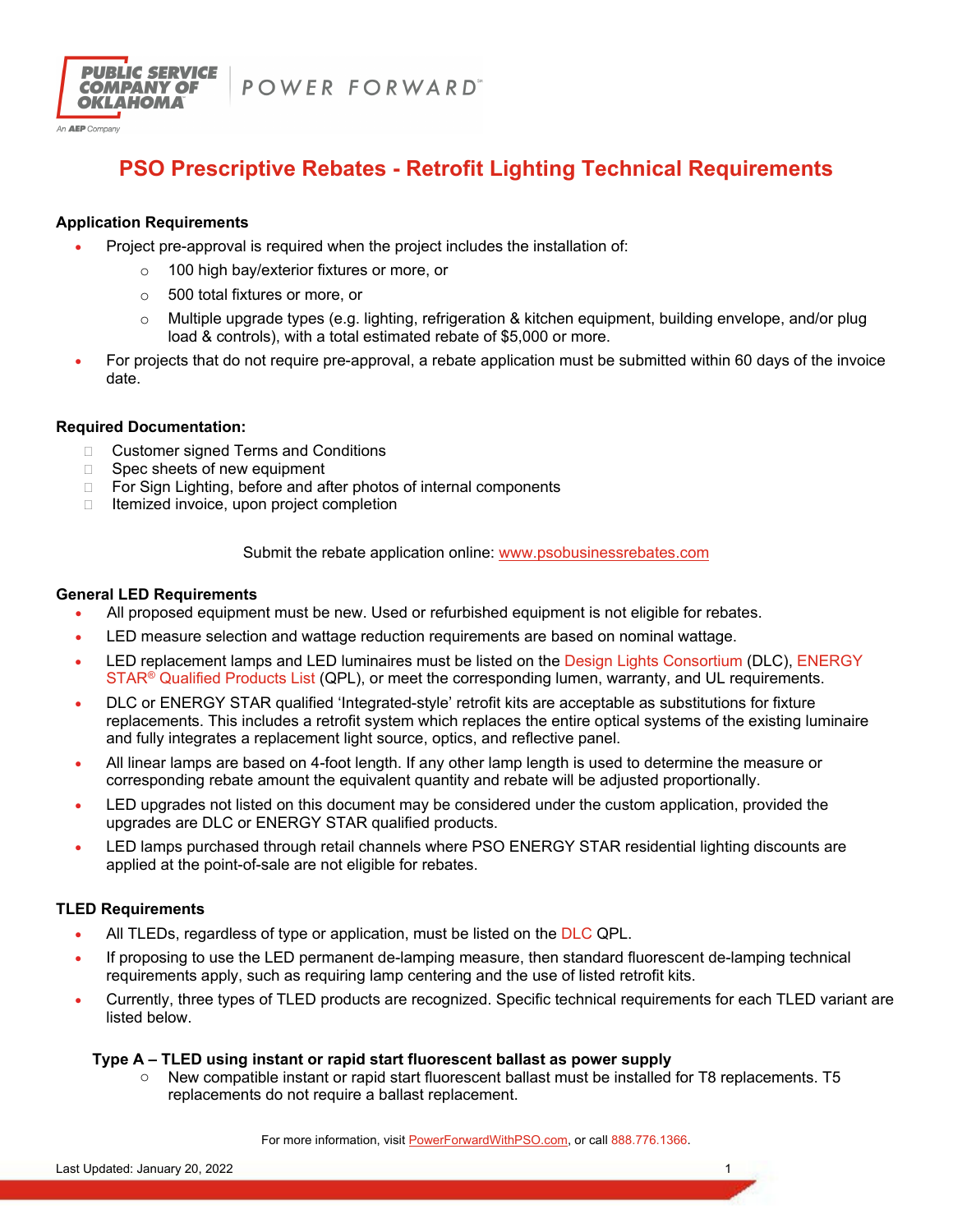

POWER FORWARD"

- $\circ$  The existing ballast must be removed and legally disposed of. All rebates shall be denied on Type "A" lamp replacements that do not meet these application requirements.
- o Label must be installed in fixture indicating that fixture has been retrofitted with TLEDs and that fluorescent lamps should not be installed as replacements.

#### **Type B – TLED with no external driver; line voltage (120 / 277v) applied to TLED via lamp-holder**

- o Existing fluorescent ballast must be removed.
- o Condition of existing lamp-holders must be verified; replace damaged, corroded, cracked lamp-holders as necessary.
- o Label must be installed in fixture indicating that fixture has been retrofitted with TLEDs and that fluorescent lamps should not be installed as replacements.

#### **Type C – TLED using dedicated external driver**

- o Existing fluorescent ballast must be removed.
- $\circ$  Technical specifications for the power supply/driver supplied with the TLEDs must be submitted.

#### **Agricultural and Specialized LED Lighting**

- Specialized LED lighting, such as for agricultural facilities, paint houses, etc., that is not covered by categories on the DLC or ENERGY STAR QPL may be considered on a case by case basis.
- Manufacturer's specification sheets demonstrating product testing in compliance with standards such as IES LM79/80/TM21 must be submitted with application.
- Applicant must provide narrative, under separate cover, describing the proposed project.

| <b>Upgrade Description</b>            |                                                      | <b>Min. Watts</b><br><b>Reduced</b> | Rebate/<br><b>Unit</b> | <b>Technical Requirements</b>                                                                                                                                                                                                                                                                                                                                                                                                                                                                                                                  |
|---------------------------------------|------------------------------------------------------|-------------------------------------|------------------------|------------------------------------------------------------------------------------------------------------------------------------------------------------------------------------------------------------------------------------------------------------------------------------------------------------------------------------------------------------------------------------------------------------------------------------------------------------------------------------------------------------------------------------------------|
| Lamps<br>Replacement<br>Integral<br>G | LED Screw-in Lamp                                    | 15 Watts/<br>Lamp                   | \$3/Lamp               | Installation of type A, PAR, MR, BR, R, G or B,<br>medium (E26), candelabra based integral screw-in<br>lamps; or MR11/MR16, 4-pin plug-in lamps that<br>replace incandescent, halogen, or CFLs of similar<br>nominal size.<br>Applicant must verify compatibility with existing<br>controls.<br>Self-contained LED retrofit can/downlight trim kits<br>(using a socket adaptor) qualify.<br>Lamps must be installed in hard-wired, wall- or<br>ceiling-mounted fixtures. Lamps installed in portable<br>fixtures are not eligible for rebates. |
|                                       | LED HID<br>Replacement Lamp:<br>100 watts and lower  | 80 Watts/<br>Lamp                   | \$30/Lamp              | Installation of mogul (E39) Type B or C (ballast<br>bypass) screw-base LED replacement lamps in HID<br>fixtures.                                                                                                                                                                                                                                                                                                                                                                                                                               |
|                                       | LED HID<br>Replacement Lamp:<br>101 watts and higher | 180 Watts/<br>Lamp                  | \$75/Lamp              | If a socket adapter is used, the rebate applies to the<br>type of lamp installed. (Ex. If an E39 adapter is used<br>on an E26 lamp, the lamp only qualifies as a LED<br>Screw-in Lamp rebate.)                                                                                                                                                                                                                                                                                                                                                 |

# **Retrofit Lighting Measures and Rebates**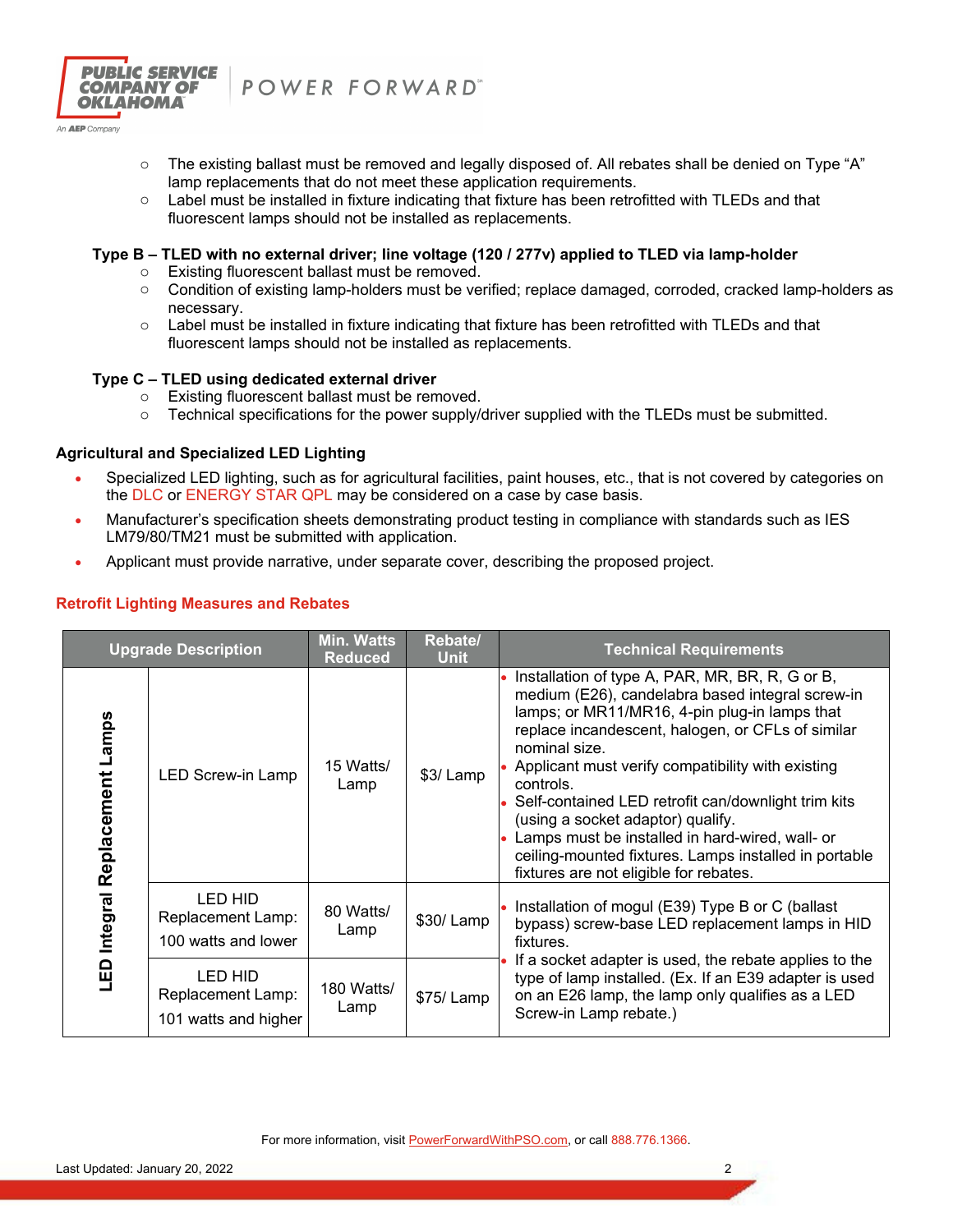

| <b>Upgrade Description</b> |                                                                                 | <b>Min. Watts</b><br><b>Reduced</b> | Rebate/<br><b>Unit</b>                | <b>Technical Requirements</b>                                                                                                                                                                                                                                                                                                                                                                                                                                                                                                         |
|----------------------------|---------------------------------------------------------------------------------|-------------------------------------|---------------------------------------|---------------------------------------------------------------------------------------------------------------------------------------------------------------------------------------------------------------------------------------------------------------------------------------------------------------------------------------------------------------------------------------------------------------------------------------------------------------------------------------------------------------------------------------|
|                            | <b>LED Downlight</b><br><b>Fixture</b>                                          | 25 Watts/<br><b>Fixture</b>         | \$6/<br>Fixture                       | Installation of new recessed "can", surface, pendant,<br>track luminaires to replace incandescent, halogen,<br>linear fluorescent or CFL luminaires.<br>Applicant must verify compatibility with existing<br>controls.<br>• LED retrofit can/downlight trim kits qualify under LED<br>Screw-in lamp.                                                                                                                                                                                                                                  |
| Interior Fixtures          | LED Panel, Troffer,<br>or Linear Fixture:<br>30 watts and lower                 | 20 Watts/<br><b>Fixture</b>         | \$10/ Fixture                         | Installation of new LED troffers, panels, wraps or<br>similar linear luminaires. Integrated-style LED retrofit<br>kits (as defined on page 1) - are also permitted<br>Applicant must verify compatibility with existing                                                                                                                                                                                                                                                                                                               |
|                            | LED Panel, Troffer,<br>or Linear Fixture:<br>31 watts and higher                | 40 Watts/<br><b>Fixture</b>         | \$20/ Fixture                         | controls.<br>Installation of TLEDs qualifies under TLED - Tubular<br>LED.                                                                                                                                                                                                                                                                                                                                                                                                                                                             |
|                            | <b>LED Stairwell Fixture</b>                                                    | 10 Watts/<br>Fixture                | \$20/<br>Fixture                      | Installation of self-contained occupancy-based<br>luminaires in stairwell retrofit projects.<br>Eligible fixtures contain onboard, factory-furnished<br>occupancy controls and are designed for stairwells<br>and other seldom-occupied spaces.<br>Not eligible for additional lighting control rebates.                                                                                                                                                                                                                              |
| Lamp Retrofit              | Linear Retrofit Kit:<br>retrofitting an existing<br>1-2 linear lamp<br>fixtures | 25 Watts/<br>Fixture                | \$5/<br>Retrofitted<br><b>Fixture</b> | Installation of tube-shaped or strip-style retrofit kits<br>for troffers that do not replace the fixture optics.<br>All linear lamps are based on 4-ft. length, e.g. (1) 8-                                                                                                                                                                                                                                                                                                                                                           |
|                            | Linear Retrofit Kits:<br>retrofitting an existing<br>3+ linear lamp<br>fixtures | 25 Watts/<br>Fixture                | \$12/<br>Retrofitted<br>Fixture       | ft. lamp is equivalent to (2) 4-ft. lamps, and (2) 2-ft.<br>lamp is equivalent to (1) 4-ft. lamp.                                                                                                                                                                                                                                                                                                                                                                                                                                     |
| LED Linear                 | TLED - Tubular LED                                                              | 10 Watts/<br>Lamp                   | \$3/<br>Lamp                          | One-for-one replacement of T12, T8 or T5<br>fluorescent lamps with TLED lamps.<br>Refer to TLED requirements on page 1.<br>Installation of TLEDs in new fixtures does not qualify<br>for rebates; TLED rebates are for the retrofit of<br>existing fixtures only.<br>All linear lamps are based on 4-ft. length, e.g. (1) 8-<br>ft. lamp is equivalent to $(2)$ 4-ft. lamps, and $(2)$ 2-ft.<br>lamp is equivalent to (1) 4-ft. lamp. Rebates will also<br>be adjusted proportionately. U-bend lamps are based<br>off of linear feet. |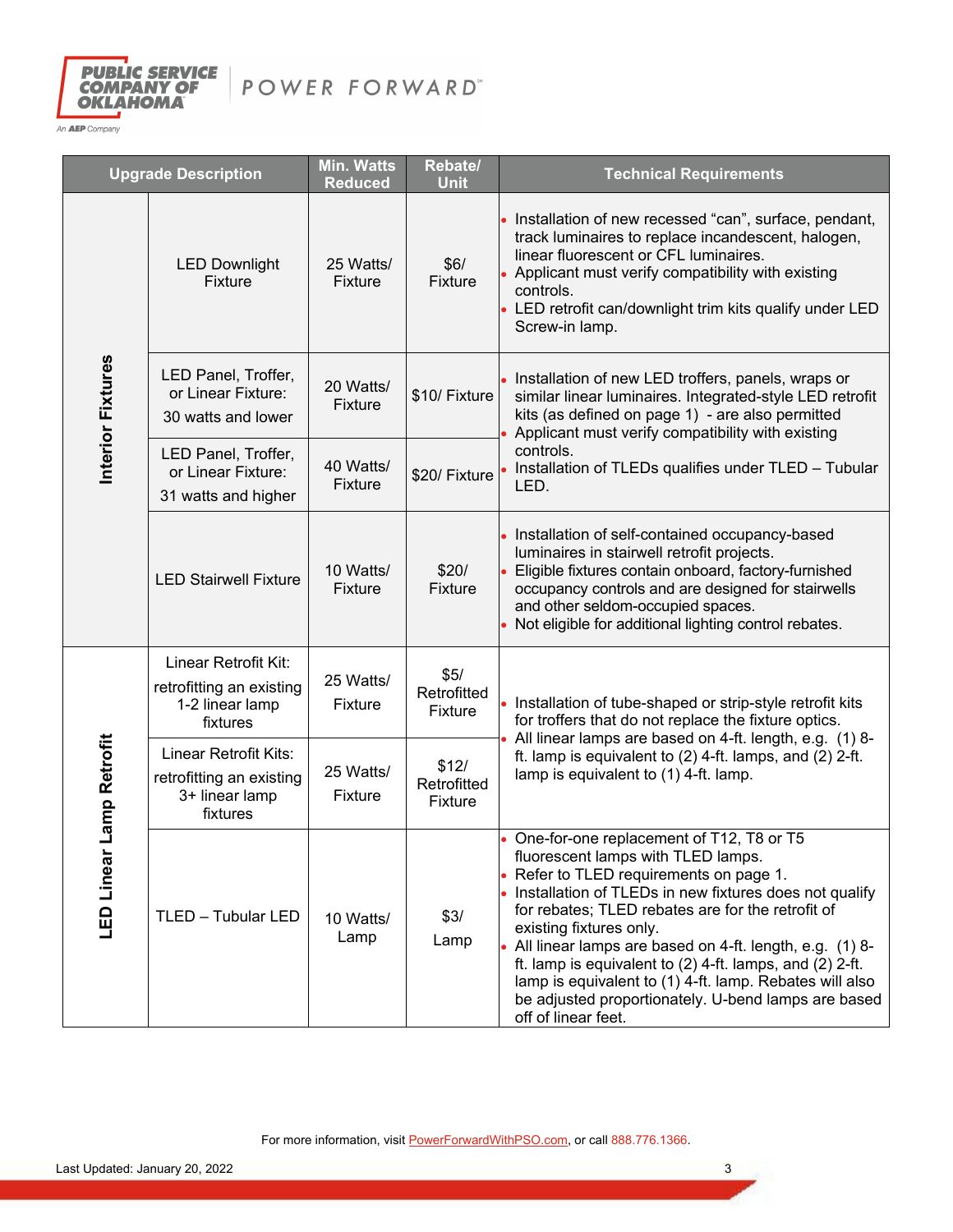

| <b>Upgrade Description</b>                |                                                                          | Min. Watts<br><b>Reduced</b> | Rebate/<br><b>Unit</b>  | <b>Technical Requirements</b>                                                                                                                                                                                                                                                                                                                                                                                                                                                                                  |
|-------------------------------------------|--------------------------------------------------------------------------|------------------------------|-------------------------|----------------------------------------------------------------------------------------------------------------------------------------------------------------------------------------------------------------------------------------------------------------------------------------------------------------------------------------------------------------------------------------------------------------------------------------------------------------------------------------------------------------|
| Permanent De-lamping LED Lamp<br>Retrofit | <b>LED Permanent</b><br>De-lamping:<br>2-3 lamps existing,<br>removing 1 | 18 Watts/<br><b>Fixture</b>  | \$8/<br>Fixture         | De-lamping and retrofit of existing linear T12, T8 or<br>T5 fluorescent systems with TLED lamps.<br>If installing Type A - TLED lamps, new qualifying<br>CEE-listed electronic ballasts must be installed.<br>Refer to TLED requirements on page 1.<br>Installation of TLEDs in new fixtures does not qualify<br>for rebates; TLED rebates are for the retrofit of<br>existing fixtures only.<br>Luminaires must be permanently de-lamped through<br>the use of UL / CSA-listed retrofit kits specifically for |
|                                           | <b>LED Permanent</b><br>De-lamping:<br>4+ lamps existing,<br>removing 2+ | 40 Watts/<br>Fixture         | \$15/<br><b>Fixture</b> | this purpose; lamps must be re-centered in<br>luminaires.<br>Light levels may be affected; therefore, de-lamping<br>may not be appropriate for all applications.<br>When de-lamping 8-ft fixtures using 4-ft nominal<br>lamps in tandem, total existing and proposed lamp<br>footage will be used as basis for determining<br>appropriate measure code.                                                                                                                                                        |
| LED High Bay Fixtures                     | <b>LED High Bay</b><br>Fixture:<br>124 watts and lower                   | 80 Watts/<br>Fixture         | \$50/ Fixture           | Installation of LED high or low bay luminaires in place<br>of HID sources or existing linear fluorescent high/low<br>bay luminaires.<br>Luminaires must be on DLC QPL as one of the<br>following categories: High Bay Luminaires for                                                                                                                                                                                                                                                                           |
|                                           | <b>LED High Bay</b><br>Fixture:<br>125-250 watts                         | 120 Watts/<br>Fixture        | \$90/ Fixture           | Commercial and Industrial Buildings; Low Bay<br>Luminaires for Commercial and Industrial Buildings or<br>High Bay Aisle Luminaires for Commercial and<br>Industrial Buildings.<br>Fluorescent high/low bay luminaires lamped with<br>TLEDs will not qualify for rebates.                                                                                                                                                                                                                                       |
|                                           | <b>LED High Bay</b><br>Fixture:<br>251 watts and higher                  | 180 Watts /<br>Fixture       | \$100/<br>Fixture       | Luminaires must be installed ≥ 15-ft AFF.<br>• Installation of on-board occupancy sensors qualifies<br>for additional Occupancy Sensor rebate.<br>Integrated-style high bay/low bay kits qualify under<br>this measure.                                                                                                                                                                                                                                                                                        |
| $\ddot{\mathbf{x}}$ s<br>n6is<br>ans      | <b>LED Exit Signs</b>                                                    | 10 Watts/<br><b>Fixture</b>  | \$6/<br>Sign            | • Installation of LED exit signs to replace incandescent<br>or fluorescent sources.<br>LED retrofit kits are not eligible.                                                                                                                                                                                                                                                                                                                                                                                     |
| Refrigeration<br>Lighting<br>읎            | <b>LED Refrigeration</b><br>Lighting                                     | N/A                          | \$20/ Fixture           | • Installation of LED strips to replace T12 and T8<br>sources in refrigerated display case.<br>• LED strips must completely replace existing gear.<br>Existing channel wiring may be reused, if necessary.                                                                                                                                                                                                                                                                                                     |

For more information, visit **PowerForwardWithPSO.com**, or call 888.776.1366.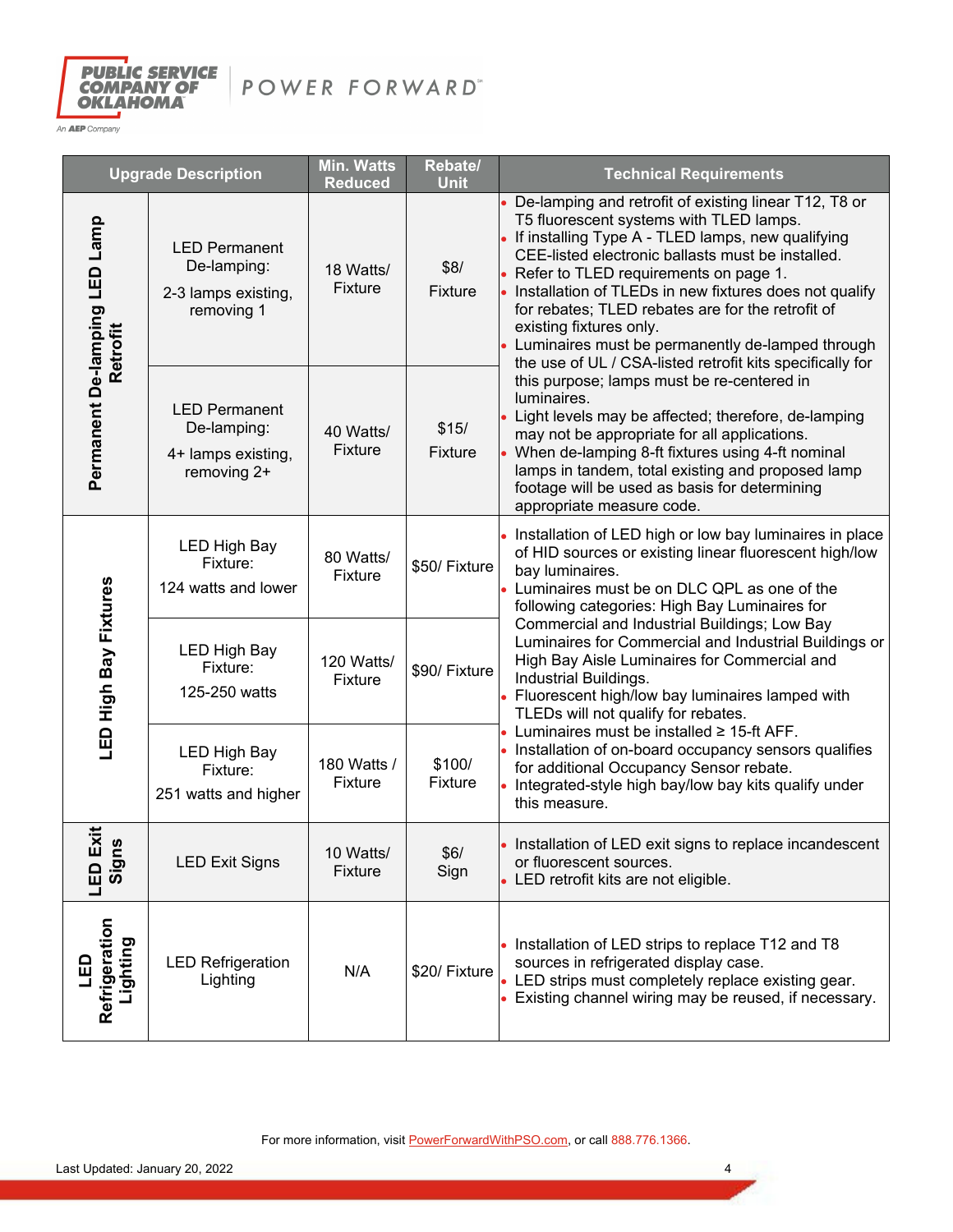

| <b>Upgrade Description</b>           |                                                                                                                                                                                  | <b>Min. Watts</b><br><b>Reduced</b> | Rebate/<br><b>Unit</b>   | <b>Technical Requirements</b>                                                                                                                                                                                                                                                                                                                |
|--------------------------------------|----------------------------------------------------------------------------------------------------------------------------------------------------------------------------------|-------------------------------------|--------------------------|----------------------------------------------------------------------------------------------------------------------------------------------------------------------------------------------------------------------------------------------------------------------------------------------------------------------------------------------|
| Fixtures<br>Parking<br>Garage<br>LED | <b>LED Parking Garage</b><br>Fixture:<br>99 watts and lower                                                                                                                      | 50 Watts/<br><b>Fixture</b>         | \$40/ Fixture            | Installation of recessed or surface luminaires in<br>parking garages to replace HID or linear fluorescent<br>luminaires.                                                                                                                                                                                                                     |
|                                      | <b>LED Parking Garage</b><br>Fixture:<br>100 watts and higher.                                                                                                                   | 80 Watts/<br>Fixture                | \$60/ Fixture            | DLC listed integrated retrofit kits are acceptable.<br>Installation of on-board occupancy sensors qualifies<br>for additional rebate under Lighting Controls.                                                                                                                                                                                |
| <b>LED Exterior Fixtures</b>         | <b>LED Exterior Fixture:</b><br>65 watts and lower                                                                                                                               | 35 Watts/<br>Fixture                | \$30/Fixture             |                                                                                                                                                                                                                                                                                                                                              |
|                                      | <b>LED Exterior Fixture:</b><br>66-150 Watts                                                                                                                                     | 50 Watts/<br>Fixture                | \$50/ Fixture            | Installation of exterior parking lot, gasoline canopy,<br>area, flood, or wall pack, landscape, accent, stairway,<br>step and bollard luminaires to replace HID or                                                                                                                                                                           |
|                                      | <b>LED Exterior Fixture:</b><br>151-250 Watts.                                                                                                                                   | 80 Watts/<br>Fixture                | \$100/<br>Fixture        | incandescent luminaires<br>Downlight fixtures (recessed "can", surface, pendant,<br>track luminaires) installed as an exterior fixture,                                                                                                                                                                                                      |
|                                      | <b>LED Exterior Fixture:</b><br>251-350 Watts                                                                                                                                    | 350 Watts/<br>Fixture               | \$120/<br>Fixture        | qualify under LED Downlight Fixture.<br>DLC listed integrated retrofit kits are acceptable.                                                                                                                                                                                                                                                  |
|                                      | <b>LED Exterior Fixture:</b><br>351 watts and higher                                                                                                                             | 550 Watts /<br>Fixture              | \$140/<br>Fixture        |                                                                                                                                                                                                                                                                                                                                              |
| Exterior<br>Fixtures<br>G            | <b>LED Pole-Mounted</b><br><b>Outdoor Fixtures:</b><br>Replacing multiple<br>1000 watts or higher<br>fixtures, mounted on<br>the same pole with<br>50% or fewer new<br>fixtures. | 850 Watts /<br><b>New Fixture</b>   | \$290/<br><b>Fixture</b> | Installation of Parking Lot, Roadway, Area, or Flood<br>pole mounted luminaires to replace HID or<br>incandescent luminaires.<br>DLC-listed integrated retrofit kits are acceptable.<br>Refers to pole-mounted luminaires, where the<br>number of fixtures per pole will be reduced to half or<br>less than the number of existing fixtures. |